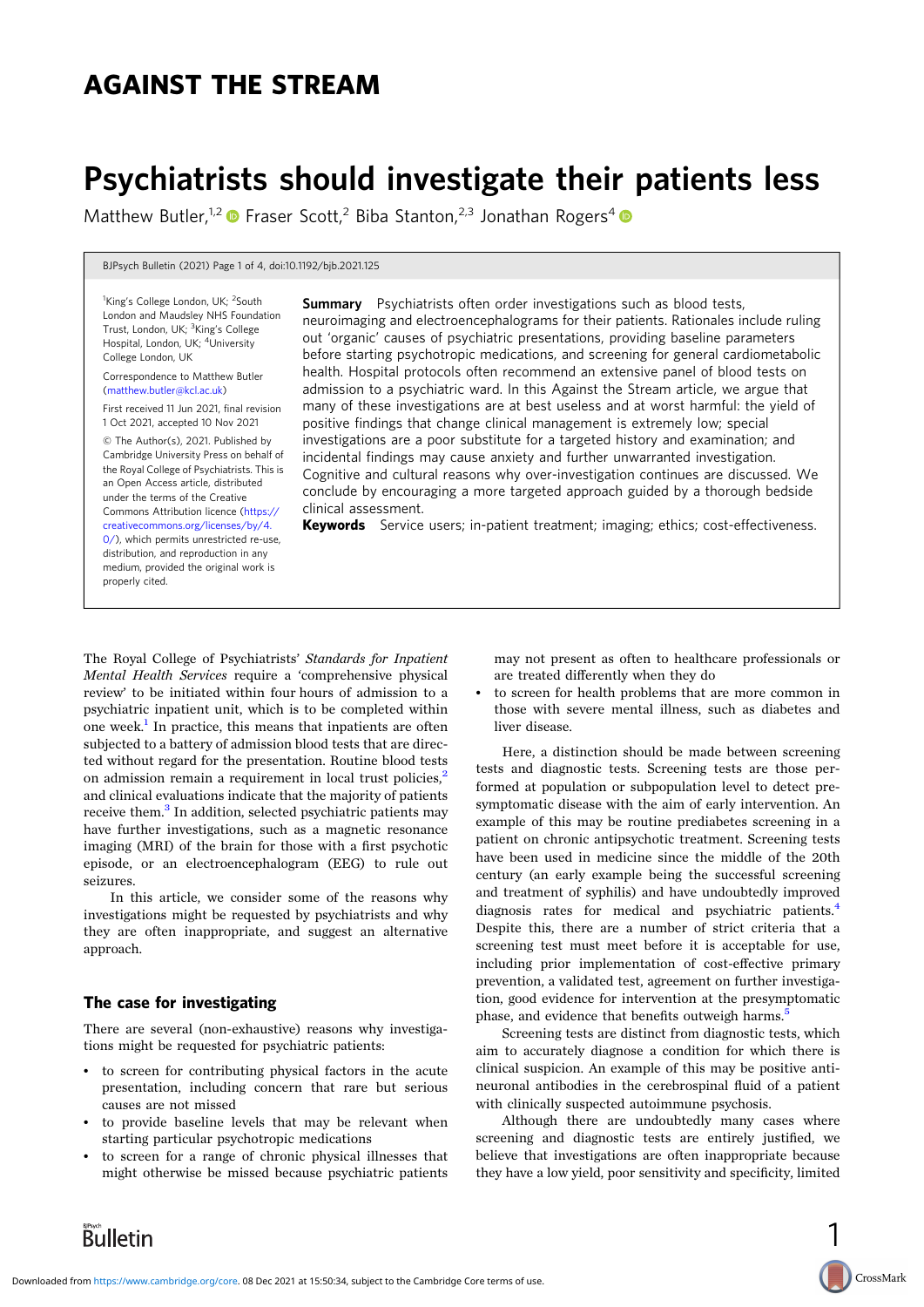interpretability without clinical correlation, and the potential to cause serious harm.

# The case for not investigating

#### Tests may miss what they are looking for or not alter management

For an investigation to be useful, it should have high sensitivity (the ability to correctly identify patients with a given disease) and specificity (the ability to correctly identify patients without said disease). Distinct but related clinically useful concepts are those of positive predictive value (the probability that someone with a positive test has the disease) and negative predictive value (the probability that someone with a negative test does not have the disease). It is of note that even when tests do have high reported sensitivity and specificity, there may be additional complexities in realworld settings. This is in part because when developing tests, figures of diagnostic accuracy are calculated in a specific context, which is often obviously symptomatic individuals compared with obviously healthy controls.

Many diagnostic investigations used by psychiatrists fail to meet these criteria, and many have such a low probability of a clinically relevant result that it is hard to justify their routine clinical use. Systematic reviews have found that routine blood tests rarely alter the management of patients due for admission to psychiatric hospital, even when abnormal results are found.[6,7](#page-3-0) In one of the included studies of 500 patients, only one individual had an abnormal result that mandated urgent medical intervention. Notably, this patient was obviously symptomatic.<sup>[8](#page-3-0)</sup>

Imaging and physiological investigations may not fare better. EEGs show interictal epileptiform discharges (IEDs) in only 2[9](#page-3-0)–55% of people with epilepsy, so it is inappropriate as a rule-out test for complex partial seizures presenting with psychotic symptoms. In contrast, EEG abnormalities (broader than just IEDs) occur in 19% of those treated with antipsychotics, so an abnormal EEG is not specific to a neurological cause of psychiatric symp-toms.<sup>[10](#page-3-0)</sup> Similarly, one study found that 6% of healthy controls have at least one abnormality on an MRI of the brain, so the presence of an abnormality per se has a poor specificity for determining a neurological cause for psychiatric symptoms. This same research also concluded that none of 349 individuals with first-episode psychosis had MRI findings that necessitated a change in clinical management.<sup>[11](#page-3-0)</sup>

#### Investigations are no substitute for history taking and physical examination

Psychiatric patients invariably present in complex and myriad ways. In a minority, there is a recognisable physical cause for the psychiatric symptoms. For a physical illness to lead to psychiatric symptoms, there must either be a pathophysiological process (e.g. neoplastic, endocrine, autoimmune, metabolic, epileptiform, infective, neurodegenerative or metabolic) that is affecting the central nervous system and/or psychosocial mechanisms resulting from the physical illness. In each of these cases, it is very unlikely that a patient would

present as entirely physically asymptomatic to an appropriately curious and observant clinician.

To put it another way, we might be surprised to see such physical illnesses presenting 'occultly', in the sense that a case would be missed after a thorough history and examination but picked up on a routine blood test or other untargeted investigation. Where psychosocial mechanisms predominate, these generally occur via experience of symptoms or via knowledge of a diagnosis, both of which can be elicited through an appropriate history or examination. In the specific case of functional disorders (such as functional neurological disorders), these are diagnosed through eliciting positive clinical signs, rather than being 'diagnoses of exclusion' which require investigation to exclude other causes.<sup>[12](#page-3-0)</sup>

Even for tests with extraordinarily high sensitivity and specificity, there are further interpretative difficulties that arise in the absence of clinical suspicion. If a condition is very rare, then an abnormal investigation result may not be as diagnostic as is intuitively suspected. This is known as the 'false-positive paradox', or the 'base rate paradox', and occurs when the prevalence of a condition is lower than the test's false-positive rate (in these cases, the test will give more false positives than true positives). Crucially, the calculation is entirely different in populations who are already suspected to have the disease based on history and examination. In these cases, the pre-test probability (and thus the post-test probability after a positive test) would be much higher, and a resulting abnormal test much more clinically useful.

Take hypothetical blood test A which has a specificity of 99% for condition X. If condition X has a population prevalence of 1% and there are no additional features to increase the clinical suspicion of the condition (e.g. the patient has not been examined), we can assume the pre-test probability is 1%. In this case, an abnormal result from blood test A translates to a chance of having the condition (i.e. post-test probability) of only 50%. Most physicians, including us authors, would probably overestimate the post-test probability following a positive result on blood test A.

## Investigations can be harmful

Investigations often have attendant risks, which are seldom adequately considered. In some circumstances, taking blood can be painful or uncomfortable (particularly in a distressed, paranoid or disoriented patient), risking injury for patient and clinician. The noise and enclosed environment of an MRI scanner can be frightening for an anxious patient. Over-investigation may also contribute to the development or perpetuation of health anxiety, as it can serve to confirm a patient's fears about a serious undiagnosed illness.<sup>[13](#page-3-0)</sup> This may be particularly pertinent for individuals with somatoform or hypochondriacal disorders, who psychiatrists may encounter more often than might clinicians in other specialties.

A further important consideration is the impact of false positives. When tests are ordered in the absence of a clinical suspicion or hypothesis, a positive result inevitably returns the question: what next? In many cases, this might be further investigation, leading to a non-negligible potential of harm. Take the case of creatine kinase (CK), which is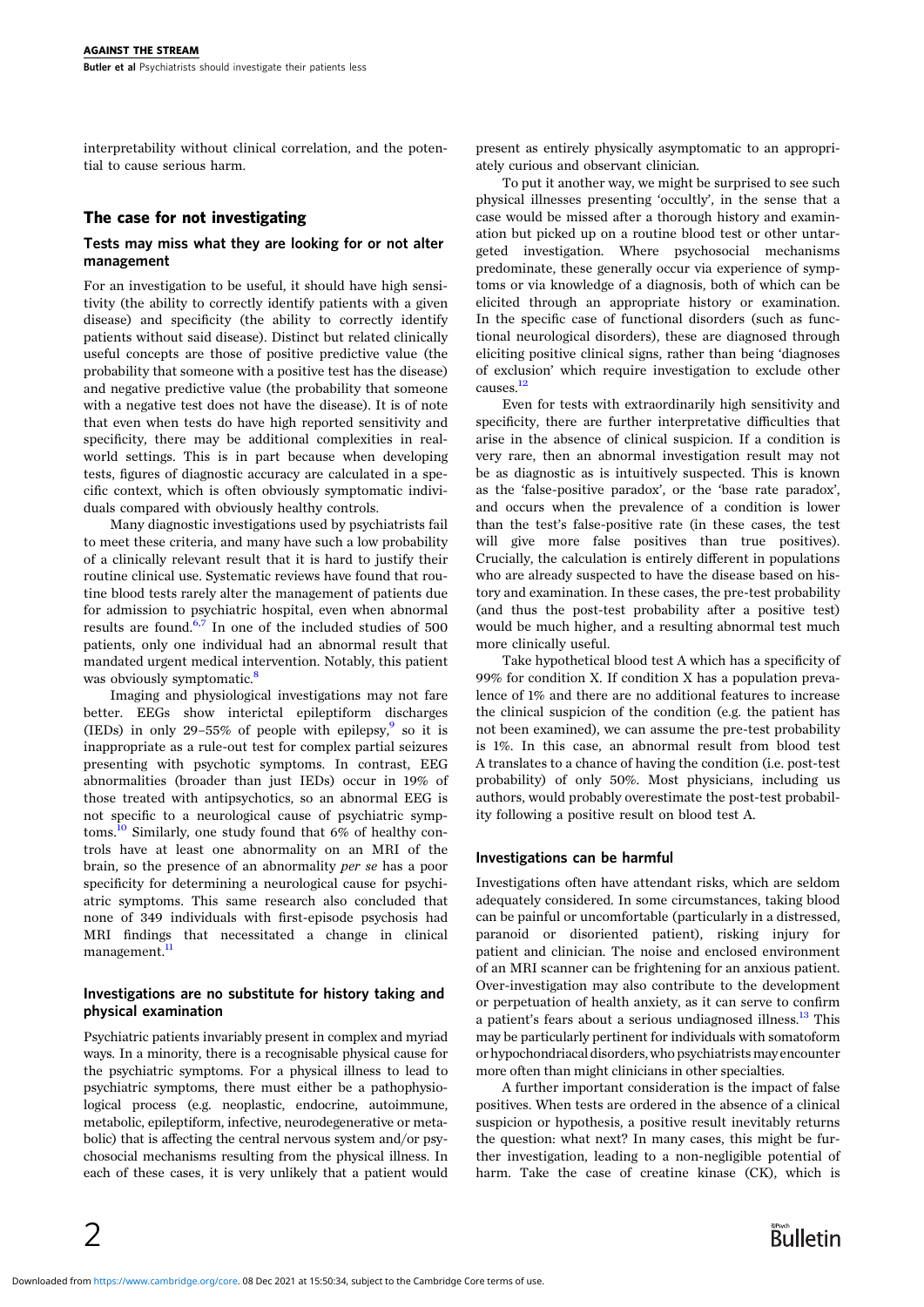sometimes recommended as an admission blood test for psychiatric in-patients, $\frac{2}{3}$  $\frac{2}{3}$  $\frac{2}{3}$  despite being incidentally and benignly raised in many patients, and even being a poor discriminator for neuroleptic malignant syndrome.<sup>14</sup> When faced with a raised CK in an asymptomatic patient, most of us feel that we should do something, so patients are frequently subjected to further blood tests and sometimes intravenous fluids for a test that should never have been done. More dramatically, if ten people are treated with endovascular coiling for an incidental unruptured intracranial aneurysm detected on MRI, one will end up disabled or dead within one year, all for a lesion that probably would not have caused any harm.<sup>[15](#page-3-0)</sup>

Readers may be familiar with 'incidentalomas', an all-encompassing term for non-specific lesions seen on medical imaging. Incidentalomas have dubious clinical relevance, but often prompt further investigations and cause anxiety to patients and professionals alike. Relatedly, the phenomenon of non-specific abnormal results also occurs with blood tests. One study of healthy adults receiving a routine battery of blood tests found that over one-third had at least one abnormal result, of which only 7% were deemed to require a medical review (none of them urgently). $^{16}$  $^{16}$  $^{16}$ 

Finally, in the context of limited healthcare funding, expensive investigations divert resources from more worthwhile causes. Discounting the cost of staff time, a simple routine battery of blood tests is likely to cost in the region of £15–20.<sup>17</sup> The number of psychiatric admissions needed to screen to find a positive serum free thyroxine (FT4) is in the region of 127, which corresponds to a cost of around £400 per abnormal result.<sup>[18](#page-3-0)</sup> MRI brain scans cost in the region of £200. Cost-wise, there is likely more benefit from a five minute clinical history and examination.

## Cultural and psychological factors

Psychiatry is a medical discipline and there are, without any doubt, physical causes of psychiatric presentations. In addition, patients with severe mental illness are far more likely to die early, in part owing to huge over-representation of physical comorbidities such as cardiovascular disease. Psychiatrists should be attuned to physical health problems in in-patients as much as mental health problems, and we should feel confident in routinely performing thorough physical health histories and examinations.

The historical and ongoing divide between mental and physical healthcare is also likely to be a factor in overinvestigation of psychiatric patients. Psychiatrists do not always have easy access to opinions from other specialties, and it is unusual for a physician to be integrated into psychiatric services. Psychiatrists may utilise unnecessary investigations when they are worried about patients, instead of being able to access a clinical opinion from specialist physicians. If physical and mental health services were better integrated, this could be avoided.

However, the overuse of investigations is a common theme in much of medicine and often functions more as a 'psychological comfort blanket for clinicians' rather than providing any tangible benefit to our patients.<sup>[19](#page-3-0)</sup> It may also stem from 'addition bias', the human tendency to try to solve challenging problems by adding something in rather

than taking something away.<sup>20</sup> Ordering an investigation may make us feel as though we have addressed the problem we were trying to solve, when in fact we might not have. For instance, if the problem is poor physical health outcomes in people with severe mental illness, admission blood tests are unlikely to be an answer. Focusing on this superficial attempt at joined-up healthcare perhaps distracts from other solutions, such as addressing stigma and reducing inequalities.

Furthermore, the familiar feeling that we must 'do something rather than nothing' may stem from a human tendency towards action, which is also known as intervention bias. $^{21}$  $^{21}$  $^{21}$  Of course, as we have seen, there are scenarios where doing nothing is just as good, or even better, than doing something. The Hippocratic oath reminds us that our primary role as doctors is to first do no harm.

Overuse of investigations in psychiatry may also represent part of a wider risk-averse culture in medicine, which is sometimes referred to as 'defensive medicine'. Defensive medicine is costly to healthcare institutions. $^{22}$  $^{22}$  $^{22}$ Many doctors, including ourselves and three-quarters of all psychiatrists, admit to defensive medicine to some degree, including the ordering of clinically useless investigations.<sup>2</sup> The reasons why clinicians may practise defensive medicine are myriad; however, the most commonly cited reason is fear of litigation resulting from malpractice hearings, particularly as the majority of cases of litigation stem from doctors missing diagnoses, rather than actively causing harm through the use of treatments.<sup>[22](#page-3-0)</sup> There are some (albeit incomplete) data that some aspects of defensive medicine may stem from physicians struggling to tolerate uncertainty in patient diagnosis and care.<sup>24</sup>

## Concluding remarks

We suggest six points to keep in mind when considering an investigation for our patients.

Limitations of tests:

- (1) Have we examined the patient and taken a history?Without a thorough examination, performing an investigation may not provide any useful information.
- (2) Is the disease common enough that this test will be useful? If the disease or condition is rare, there is a high probability of false positives.
- How would we need to act if the test were to return an abnormal result? Additional interventions or investigations that may result could be harmful.

Limitations of human psychology:

- (4) Am I doing this test to resolve my own anxieties, or will it benefit the patient? Sometimes doing nothing rather than something is in the patient's best interests.
- (5) Can I tolerate the uncertainty of not knowing? Reaching after false certainty is not in anyone's interest.
- (6) Is there any chance the test or the results could lead to negative outcomes for the patient? First, do no harm.

We support attempts to integrate the body into mental health and illness. We believe that a good means of helping

Bulletin